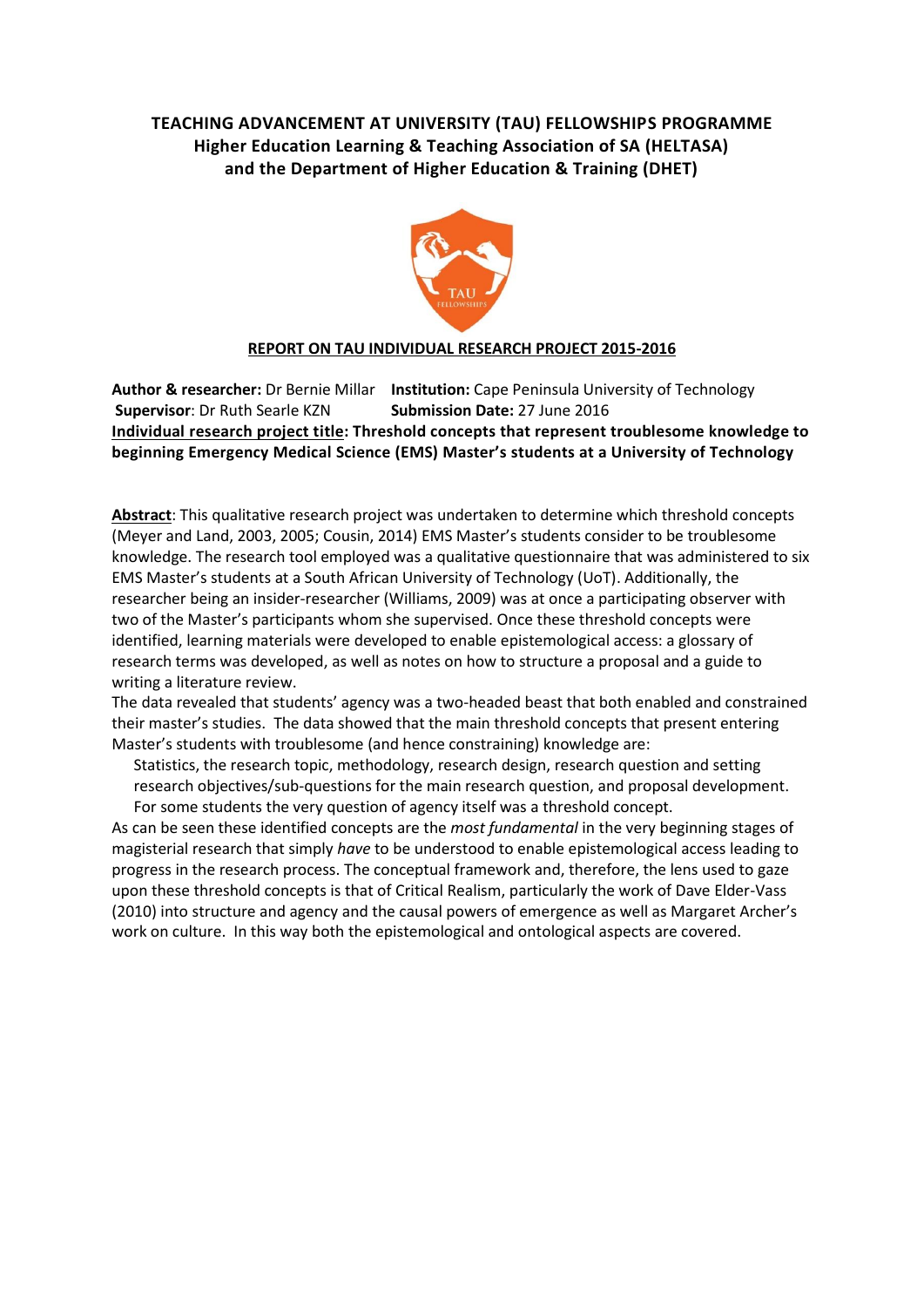#### 1. **Introduction**

As a supervisor of both Master's and Doctoral students it strikes me that there are necessary, fundamental transformational processes comprising threshold concepts and troublesome knowledge that higher degree students have to work through before they are enabled to progress with their studies. Unless these thresholds of learning are crossed and the troublesome knowledge "managed", these students are not transformed nor empowered to move from a space of "becoming" magisterial students to actually undergoing a shift in identity that moves them into a space of "being" Master's students. However, using a critical realist lens to gaze upon the problem highlights certain aspects, namely structure and agency (not to be regarded as a binary constellation of "either-or", but "both-and") and causality of structures and emergence viewed through the work of the critical realist, Elder-Vass (2010) and Archer on culture and agency (1996). Although there is interplay between structure, culture and agency, they cannot be conflated, i.e. they cannot be collapsed into one another, because these are relatively autonomous aspects of social interaction and social life (Archer, 1996: *xiv*).

This research is important because transformation in SA higher education requires that more students undertake a Master's Degree which will then lead to them doing a Ph.D. In fact, the National Development Plan wants to have 5000 PhDs graduating per year by 2030 (Mouton in MacGregor, 2013). However, statistics from 2012 indicate that there is a low graduation rate in SA of 21% for Master's Degrees and 13% for doctorates (DHET, 2014). This implies that many higher degree students are either dropping out or taking much longer to completion (CHE, 2010). This ontological lack of "becoming" a Master's scholar or doctoral scholar may be one among many reasons why there is a low graduation rate in SA for Master's Degrees and doctorates (DHET, 2014). Thus, determining what troublesome knowledge is, i.e. threshold concepts, for beginning EMS Master's students, would allow supervisors to guide their students to deal with them. Developing teaching & learning materials to deal with these constraining threshold concepts could enable higher degree students to make the transition into their studies more easily, grow their own "Master" identity and stay the course to graduation within prescribed time.

#### **2. Problem statement**

I shall start off by making an assertion stemming from my Ph.D. research: "Higher degree learning is transformational both ontologically and epistemologically through a process of "becoming" that includes changes in identity and leads to "being". In other words, a postgraduate Master's student has first to undergo a process of becoming such a student before transformation of identity happens to being a Master's student and a scholarly researcher. However, from my personal observations of Master's and doctoral candidates (especially those who are at a UoT or have come from a UoT background), I have seen that sometimes this transformation does not occur nor is there a change in identity (i.e. the students do not "become" Master's students and never get to grips with their research, i.e. epistemological and ontological access has not been enabled). I have observed that beginning Master's students (particularly at a University of Technology) find it difficult to make the transition to doing the Master's. While research has been done into the transition into postgraduate studies (Huessi, 2012; James, 2012; Hoffman and Julie, 2012) and particularly from a threshold concept perspective (Wisker, Kiley and Aiston, 2006), little has been done specifically in the field of Emergency Medical Science in South Africa.

From my research into threshold concepts (Meyer & Land, 2003; Cousin, 2006, 2012; Higgs, 2012; Land, Rattray, Vivian, 2014.) and my supervision of Master's students, I concluded that there are specific threshold concepts (TC) linked to Master's studies such as the proposal, ethics, informed consent, research, critical academic reading that may impact upon the process of becoming a Master's student and other transition difficulties. Thus, my observations may serve as a kind of hypothesis, which my research would test with a qualitative rather than a quantitative questionnaire.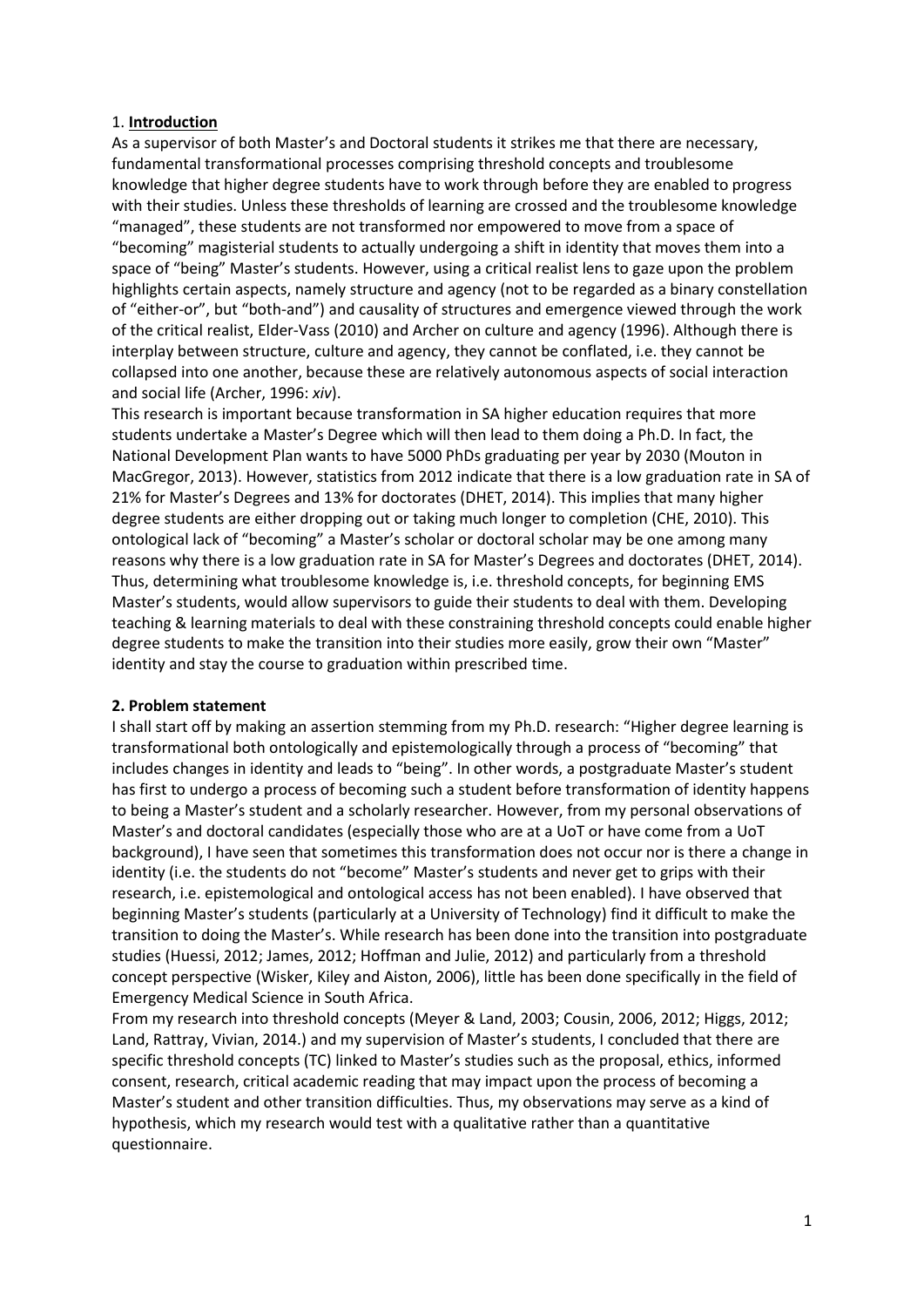# **3. Research Question**

What are the threshold concepts within initial Master's studies as perceived by EMS Master's students that hinder postgraduate epistemological and ontological access to higher degrees?

### **3.2 Research Sub-question:**

1. What kind of learning/ thinking materials could be developed to address these EMS Master's threshold concepts?

# **3.3 Aims of this research:**

The aims of this research are (a) to discover which threshold concepts EMS Master's students consider to be troublesome knowledge and (b) to try to develop learning/thinking materials to empower students to grasp these threshold concepts, and thus, to enable epistemological access to higher degrees for EMS Master's students in a South African UoT context.

### **4. Literature review**

# **4.1 What are threshold concepts and troublesome knowledge?**

Meyer and Land (2003) define threshold concepts as a kind of gateway, a liminal space, to transformative understanding through which a student must pass in order to achieve understanding and learning within a formulated curriculum. A threshold concept is seen as a "key" concept within a discipline or field that must be grasped to move the student to a deeper level of learning. Characteristics of a threshold concept are: integrative, transformative, irreversible, bounded, reconstitutive, discursive, and troublesome (Land, 2012). TCs are transformative in that once grasped they transform a student's understanding of the subject as well as changing the student from one who does not know to one who knows; thus they are transformative epistemologically as well as ontologically (Cousin, 2006). They are irreversible, because once the threshold of understanding is crossed, it is difficult to go back and "unknow" a concept. They are integrative because they reveal how inter-connected phenomena are. They are bounded, i.e. have limits. They also involve "troublesome knowledge" (Perkins in Meyer and Land, 2003) which may be strange or counterintuitive to a student in challenging held beliefs or "common-sense" (Cousin, 2006). These concepts are generally regarded as obstacles and thus, usually associated with troublesome knowledge (Perkins 2006:43). Troublesome knowledge may be conceptually difficult with troublesome language and may include tactic knowledge as well. Troublesome knowledge hinders epistemological access.

# **4.2 Critical Realism as conceptual Framework**

Critical realism is a philosophy developed by Roy Bhaskar (1978) that posits a stratified and depth ontology and views the world as an open system on which to overlay substantive theory (Bhaskar, 2012). Bhaskar proposes that reality consists of three strata/domains/levels, namely the Real, the Actual and the Empirical with the Real domain comprising generative mechanisms and causal powers.

One of the greatest changes that critical realism introduced was in the concept of causality. Bhaskar (2012) rejected empirical causality as the constant conjunction of events happening within a closed system. Instead, he presented a new concept of causality within an **open** system where reasons when acted upon can be causes; where structures have generative mechanisms, causal powers/liabilities (the powers and liabilities are like two sides of a coin) and tendencies operating in the domain of the Real, which may be exercised or not, manifested or not (Hartwig, 2007: 57).

# **4.3 What is meant by structure and agency in critical realism?**

Khana, Qualtera and Young (2012) point out that Archer's account of the interplay of social structure and human agency attempts to account for agents' use of their personal powers to act in one particular manner, rather than another within a social context (Archer 2003: 3). The concept "social structure" may refer to social structures such as marriage, relationship, parenthood, family, society, the university as institution, and curriculum (Khana *et al*., 2012). Culture may refer to values, beliefs,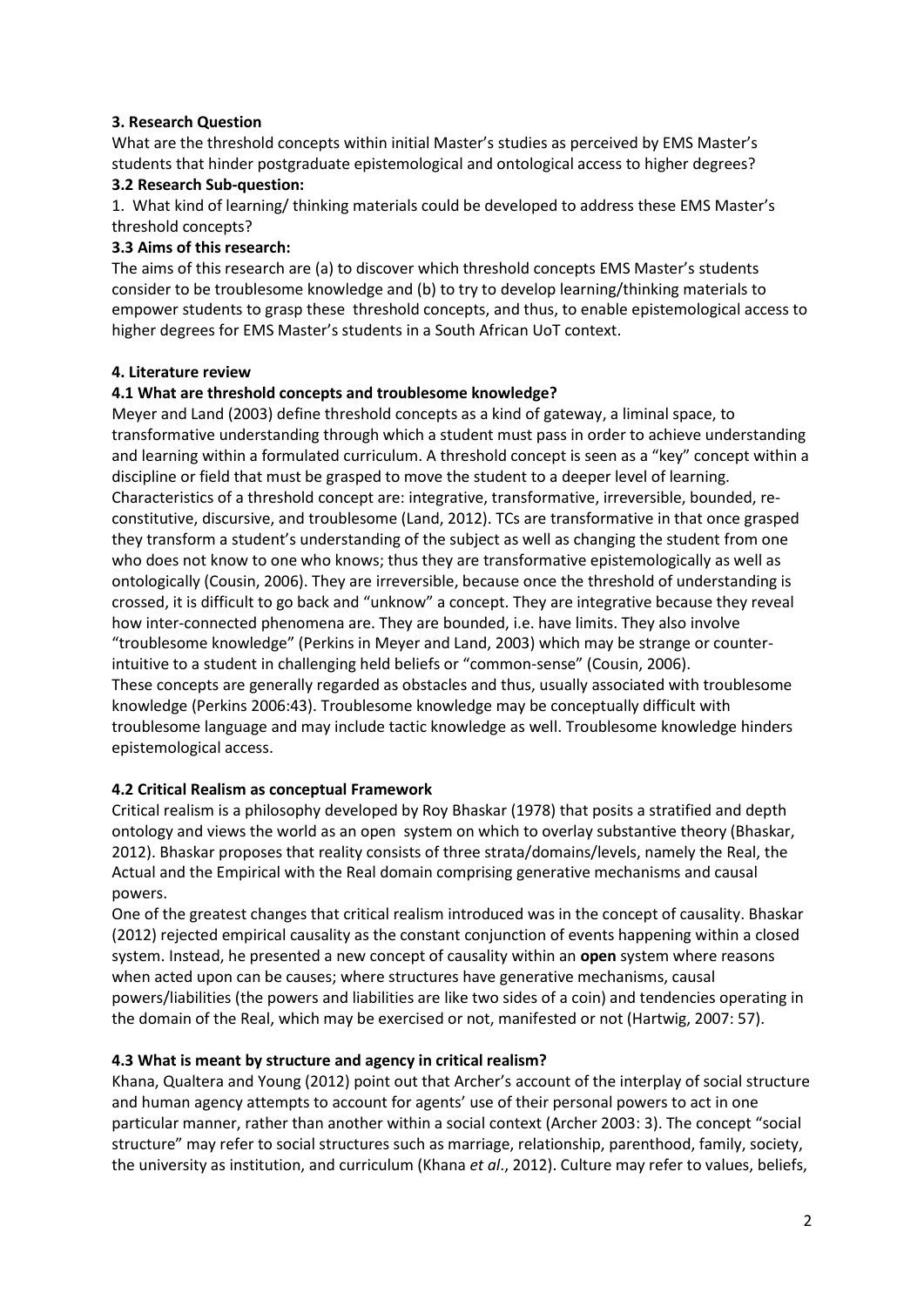belief-systems and ideas held by individuals and/or groups (Archer, 2003). Agency encompasses the personal emergent powers that may be exercised by individuals and groups or not. Elder-Vass (2010: 3) holds that specific people and specific groups have social structural power. He mentions that "some of these groups are entities with emergent causal powers, distinct from those of individuals". Elder-Vass (2010:4) sees emergence as expressing the notion that an entity or whole can have properties or capabilities that are not possessed by its parts. Such properties are called emergent properties; these could be personal powers. Elder-Vass (*ibid*.) makes the point that "the word emergence does not refer to temporal emergence; instead it refers to what we might call synchronic emergence, which is a *relationship* between the properties of a whole and its parts at a particular moment in time".

#### **7. Research Design and theoretical framework**

This is a qualitative research study taking the form of a case study (Easton, 2009). The conceptual framework is that of Critical Realism (Bhaskar, 1993).

### **7.1 Participant selection and research method**

The participants were purposively chosen because the research focussed on the eight EMS Master's students at a UoT. An anonymous qualitative questionnaire was sent to the eight participants. However, only six responded and completed the questionnaire and submitted it to the secretary of the EMS department so that she could give them to me without compromising the participants' anonymity. I had intended to have follow-up personal Skype interviews with the participants, but none volunteered.

### **8. Research findings**

It is clear from the data that structure impacts differently on each of the participants and constrains or enables their agency. The agency of master's students is a two-headed beast. On the one hand most Master's students are prepared and willing to exercise their agency in Master's studies; however, on the other hand, many feel their agentic ability is compromised and impeded by structure i.e. their jobs, and personal or family commitments. Thus, there seems to be some difficulty dealing with the nexus of time to research and time required by their job, personal life and family time. They felt they would need to exercise their agency here to make research time i.e. to enable the emergence of their personal powers in terms of agency.

The Master's students seem to have a troubled identity in the sense that on the one hand they see themselves as confident and taking pride in being Master's students, but on the other hand many of the Master's students feel stressed and anxious. This would indicate that their personal powers have emerged differently. While considering themselves as emerging scholars with feelings of being productive and confidence, they also find it difficult to actually establish their own identity as scholars because they do not realise and/or accept how much reading there is to do, and how much clear thinking and writing is required. Thus, there is a disconnect between their identity and their ontological access to Masters' studies.

Epistemological access is only enabled in some beginning Master's students and not others. The Emergency Medical Science Master's students found epistemological access constrained by difficulty in choosing a topic and formulating the research question. This is another example of structure impacting differently on the students. They manifested this constraint on epistemological access in the identification of the following threshold concepts and troublesome knowledge: Statistics, Research Question, Setting objectives/sub-questions to the main research question, Proposal development (for some students) and depth of critical reading required.

In addition, the UoT participants thought there was a big gap between the B.Tech research project (their only experience of prior research) and coming into Master's research. For these EMS students this is a particularly relevant and important point because the B.Tech programme and curriculum are structures that impact differently on the Master's students.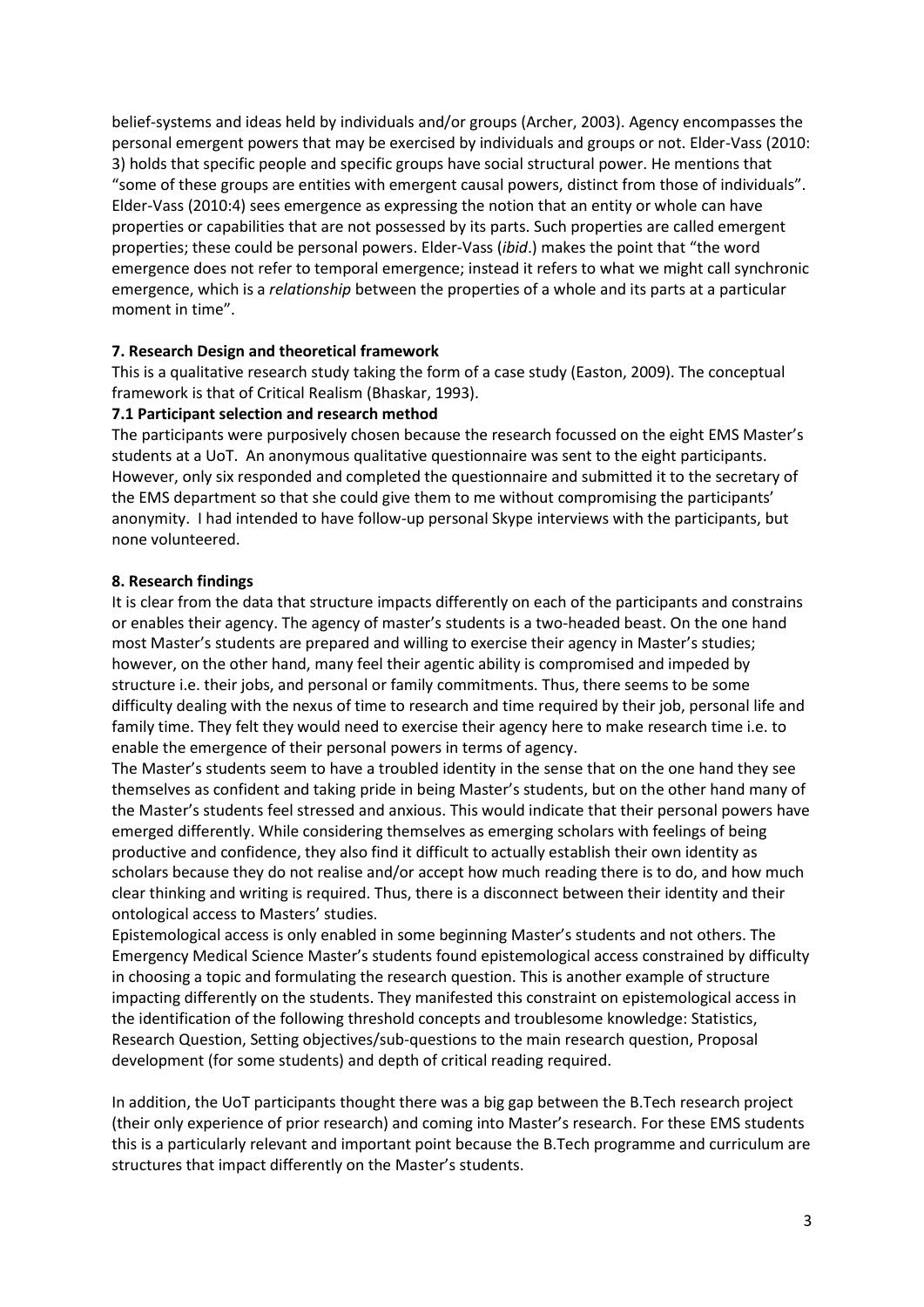The student-supervisor relationship is an example of the interplay between structure, culture and agency as indicated by the participants. The emergent personal powers of each student indicates a particular relationship between structure, culture and agency in terms of the student-supervisor relationship. Some students requested a more directive approach to be taken by the supervisor, while other requested a more dialogic interaction.

In terms of structure, culture and agency, it appears from the data that structure (i.e. the job or family) impacts greatly (but also differently) upon the participants of this study. The data also reveals that there is a disconnect between the participants' view of their agentic abilities as well as their knowledge and the supervisor's view of their agentic abilities and knowledge. In many cases the Master's students are overly self-confident about these, only to be disconcerted by the reality of Master's studies which requires them to engage in critical reading and a heavily iterative process of rewriting.

### **9. Conclusion**

Structure, culture and agency impact differently upon EMS Master's students because each one brings her/his own subjective experiences and objective situation into the Master's programme. The emergence of personal powers occurs variously in the participants. This leads to some students being more enabled to make the transition into postgraduate studies than others. The relationship between structure, culture and agency that each student experiences, seems to impact upon which threshold concepts become troublesome knowledge to the EMS Master's students. Engaging in postgraduate research as a process leading to epistemological and ontological transformation requires an understanding, appreciation and acceptance of the time such a process requires. Engaging with the threshold concepts leads to epistemological and ontological transformation and transition into *becoming* and then *being* a Master's student. This is an area that would lend itself to further research, not only in terms of the Emergency Science Students at a University of Technology, but students of other UoT disciplines as well.

mulla

Dr Bernie Millar Bellville Campus, CPUT

#### **References**

Archer, M.S. 2000. *Being human: The problem of agency.* Cambridge: Cambridge University Press. Archer, M. S. 2003. *Structure, agency and the internal conversation.* Cambridge: Cambridge University Press.

Cape Peninsula<br>University of Technology

Archer, M.S. 1996. *Culture and Agency: the place of culture in social theory*. Cambridge: Cambridge University Press.

Bhaskar, R. 2012. Considerations on Ken Wilber's Comments on Critical Realism. *Journal of Integral Theory and Practice*, 7(4), 39-42.

Bhaskar, R. 1993. *Dialectic: the Pulse of Freedom*. London: Verso.

Bhaskar, R. 1978. *A Realist Theory of Science*. London: Verso.

Bitzer, E., Albertyn, Frick, L., Grant, B. and Kelly, F. 2014. *Pushing boundaries in postgraduate supervision.* Stellenbosch: SUN Press.

Cape Higher Education Consortium (CHEC). 2013. Pathways from university to work: a graduate destination survey of the 2010 cohort of graduates from the Western Cape universities. Cape Town: CHEC.

Council on Higher Education (CHE). 2010. Access and throughput in South African universities - Three case studies. *Higher Education Monitor*, 9, March. Pretoria: CHE.

Cousin, G. 2006. An introduction to threshold concepts. *Planet*, (17) 4-5, December.